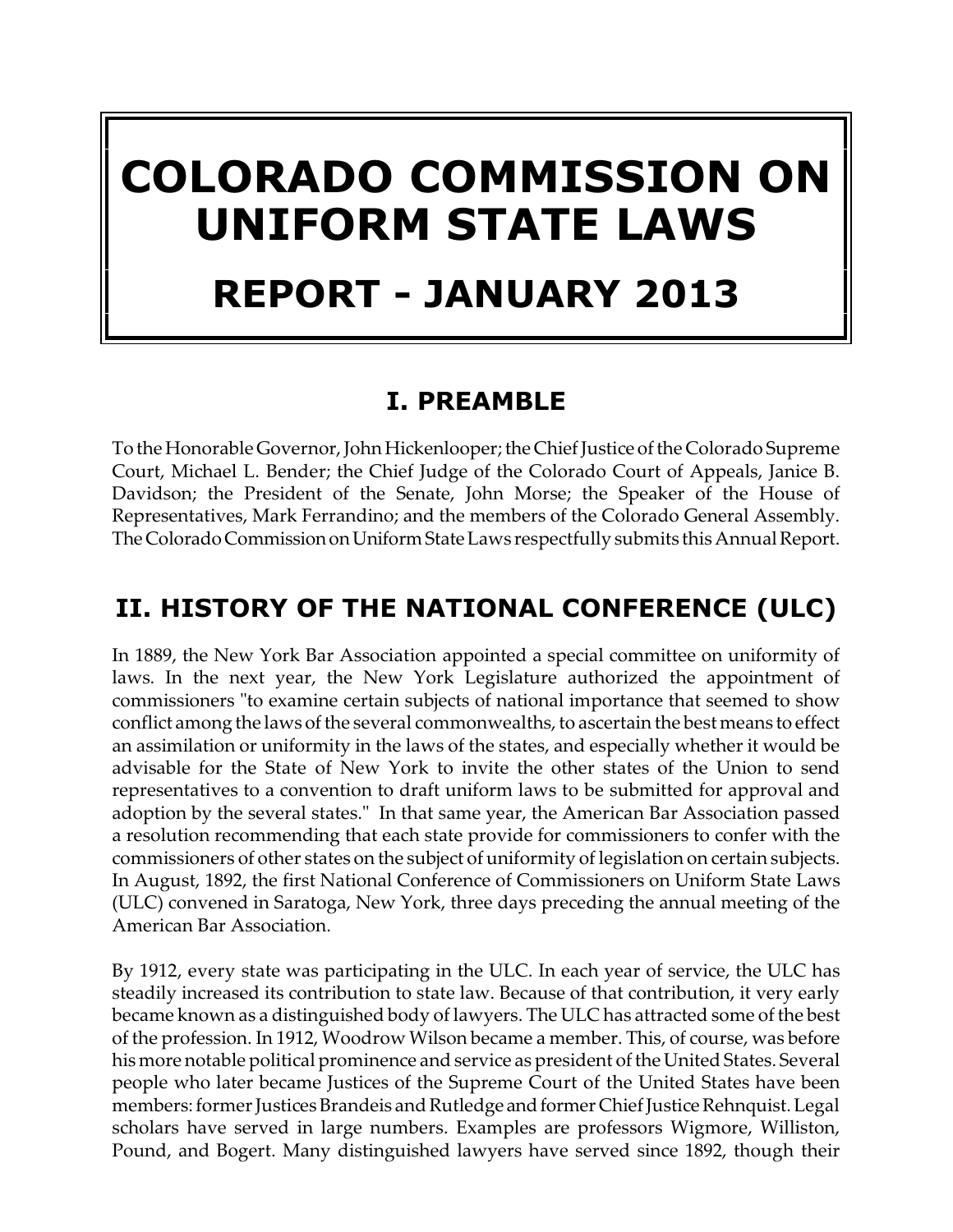names are not as well known in legal affairs and the affairs of the U.S. This distinguished body has guaranteed that the products of the ULC are of the highest quality and are enormously influential upon the process of the law.

The ULC is a confederation of state interests. It arose out of the concerns of state government for the improvement of the law and for better interstate relationships. Its sole purpose has been, and remains, service to state government and improvement of state law.

# **III. THE OPERATION OF THE ULC**

The National Conference convenes as a body once a year. It meets for a period of eight to twelve days, usually in late July or early August. In the interim period between the annual meetings, drafting committees composed of commissioners meet to supply the working drafts that are considered at the annual meeting. At each National Conference, the work of the drafting committees is read and debated. Each Act must be considered over a substantial period of years. An Act does not become officially recognized as a Uniform Act until the National Conference is satisfied that it is ready for consideration in the state legislatures. It is then put to a vote of the states, during which each state caucuses and votes as a unit.

The governing body is the ULC Executive Committee, and is composed of the officers, certain ex-officio members, and members appointed by the President of the ULC. Certain activities are conducted by standing committees. For example, the Committee on Scope and Program considers all new subject areas for possible Uniform Acts. The Legislative Committee superintends the relationships of the ULC to the state legislatures. A small staff located in Chicago operates the national office of the ULC. The national office handles meeting arrangements, publications, legislative liaison, and general administration for the ULC. The total staff numbers only fourteen people.

The ULC maintains relations with several sister organizations. Official liaison is maintained with the American Bar Association, which contributes each year to the operation of the ULC. Liaison is also maintained with the American Law Institute, the Council of State Governments, and the National Conference of State Legislatures on an ongoing basis. Liaison and activities may be conducted with other associations as interests and activities necessitate.

# **IV. ACTIVITIES OF THE COLORADO COMMISSIONERS**

A. Participation of the Colorado Commissioners in the National Conference of Commissioners on Uniform State Laws is provided for in part 6 of article 3 of title 2,Colorado Revised Statutes. Colorado's commissioners must be attorneys admitted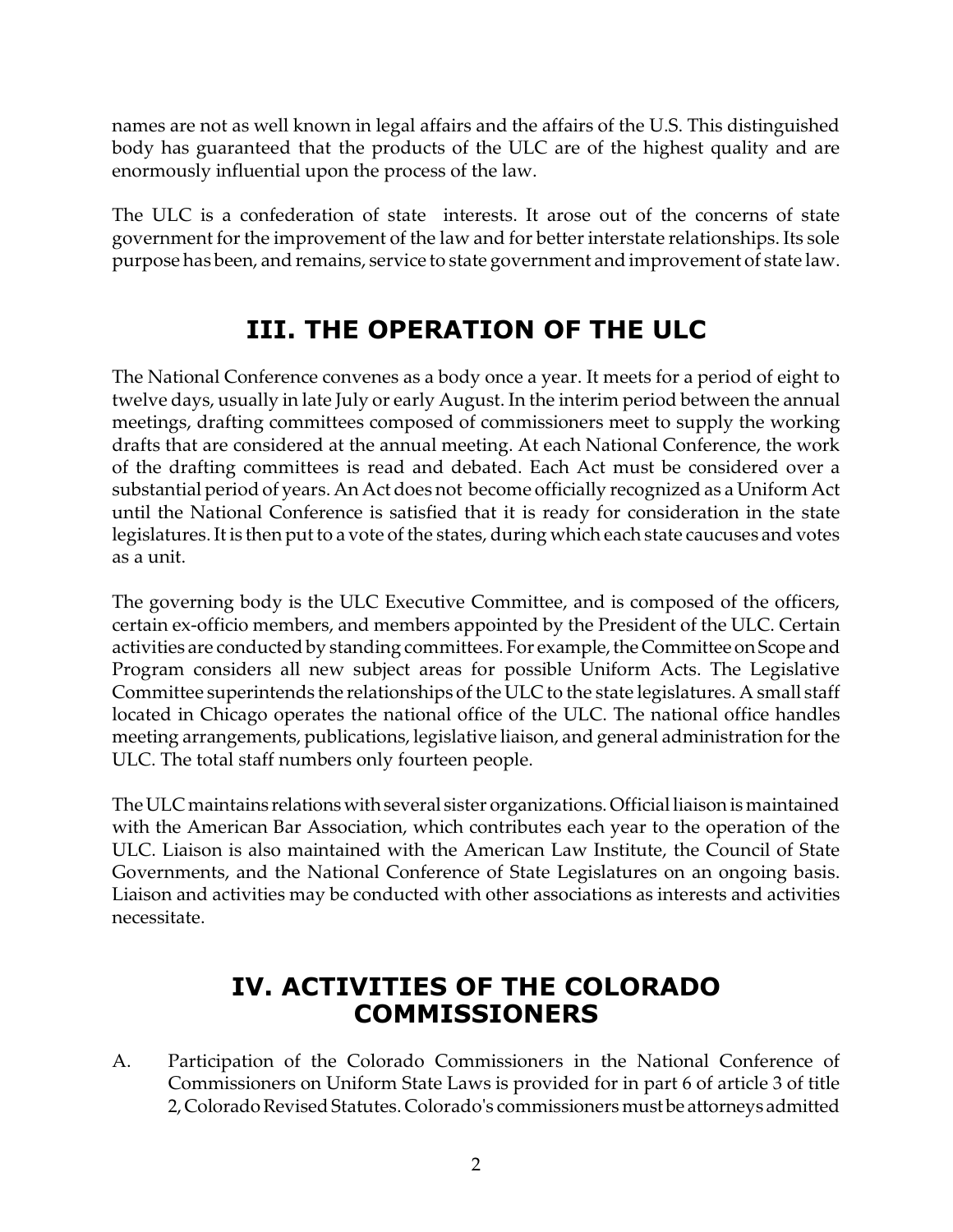to practice law in Colorado. Six members are appointed or reappointed by joint resolution of the General Assembly, of whom at least two must be legislators and at least two must be members of the public at large. Commissioners serve terms of two years.

In addition, any Colorado citizen who is elected as a life member of the NCCUSL (after twenty years of membership) is a member of the Colorado Commission. The currently active life members are Thomas Grimshaw and Charles Pike; Commissioner Donald Mielke also reached life member status on the Commission in July, 2011. The Director of the Office of Legislative Legal Services, or the Director's designee, has the same status as appointed members of the commission and also serves as the ex officio secretary of the Colorado Commission. Thomas Morris currently serves as the Director's designee to the Commission.

B. The current Colorado Commissioners and their offices or committee assignments are:

**Robert S. Gardner**, Member of the State House of Representatives Study Committee on Veterans Court Act

### **Thomas T. Grimshaw**, Private Law Practice

Drafting Committee on Manufactured Housing Act

#### **Stanley C. Kent,** Private Law Practice

Drafting Committee on Fiduciary Access to Digital Assets Drafting Committee on Powers of Appointment Drafting Committee on Premarital and Marital Agreements Study Committee on Trust Decanting Standby Committee on Insurable Interests Amendments to the Uniform Trust Code Enactment Committee for Uniform Principal and Income Act Amendments Standby Committee on Principal and Income Act

- **Claire B. Levy,** Member of the State House of Representatives Standby Committee on Military and Overseas Voters Act Legislative Committee Study Committee on Relocation of Easements Committee to Review the ULC Scope and Program Process
- **Frank McNulty**, Member of the State House of Representatives

### **Donald E. Mielke**, Private Law Practice

Drafting Committee for Real Estate Receivers Enactment Committee on Emergency Volunteer Health Practitioners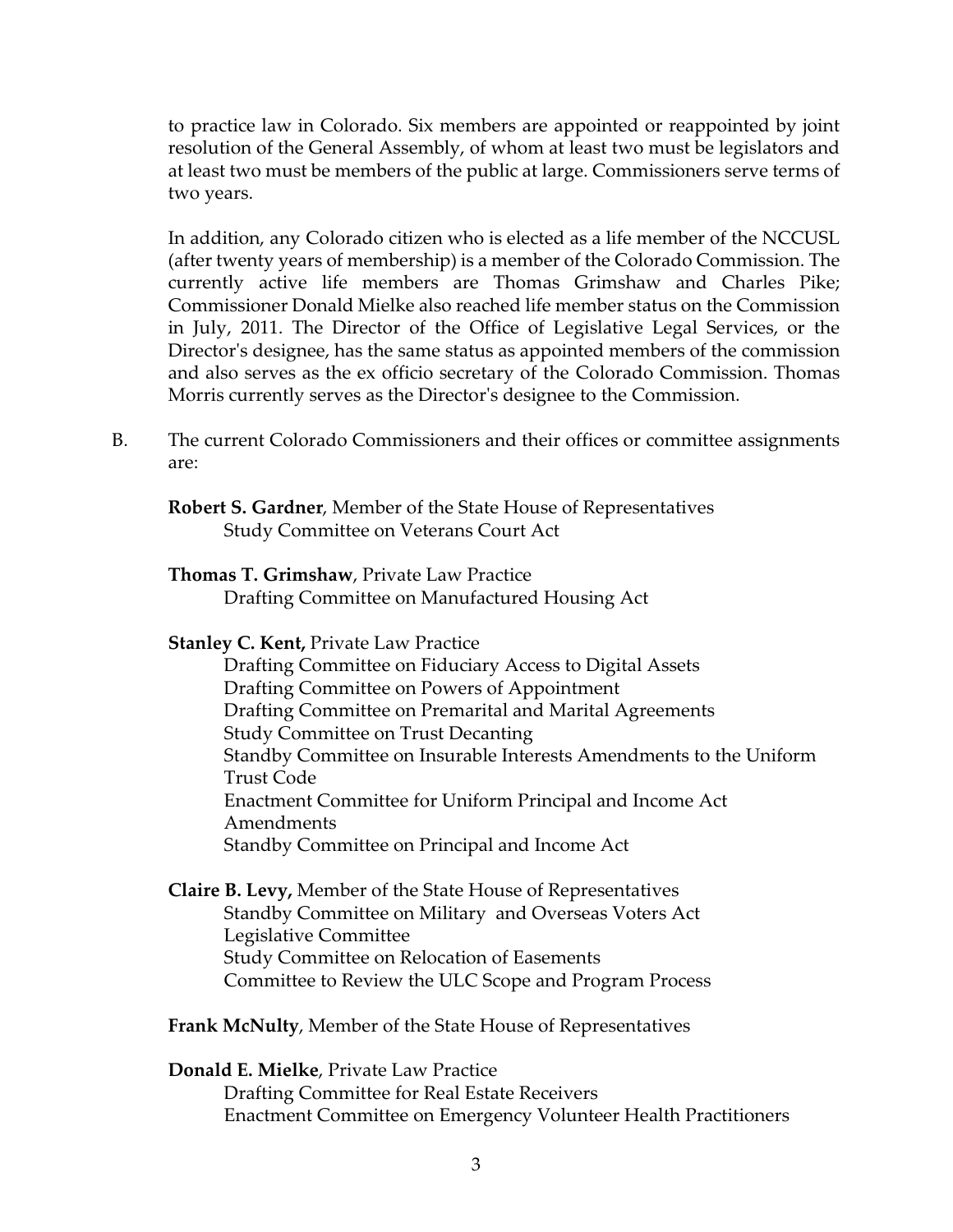Standby Committee on U.N. E-Commerce Convention Study Committee on Appointment and Powers of Real Estate Receivers

**Thomas Morris,** Senior Attorney, Office of Legislative Legal Services Secretary of the Colorado Commission on Uniform State Laws Committee of Legislative Attorneys

**Charles W. Pike**, Former Director, Office of Legislative Legal Services

**Brandon Shaffer,** Member of the State Senate Legislative Liaison Public Information Committee Committee on Relations with Other Organizations

C. Colorado Commissioners attending the ULC Annual Meeting held on July 13-19, 2012, were:

Representative Robert S. Gardner, Thomas T. Grimshaw, Stanley C. Kent, Representative Frank McNulty, Donald E. Mielke, Thomas Morris, and Charles W. Pike.

## **V. A SUMMARY OF NEW ACTS**

The following are summaries of new acts adopted in final form by the Conference at the most recent ULC Annual Meeting:

#### **The Uniform Deployed Parents Custody and Visitation Act**

The Uniform Deployed Parents Custody and Visitation Act (UDPCVA) addresses issues of child custody and visitation that arise when parents are deployed in military or other national service. The deployment of a custodial parent raises custody issues that are not adequately dealt with in the law of most states. In many instances, deployment will be sudden, making it difficult to resolve custody issues before the deployment by ordinary child custody procedures. There is a need to ensure that parents who serve their country are not penalized for their service, while still giving adequate weight to the interests of the other parent, and most importantly, the best interest of the child. The UDPCVA contains provisions that apply generally to custody matters of service members, as well as provisions that arise on notice of and during deployment.

#### **The Uniform Premarital and Marital Agreements Act**

The Uniform Premarital and Marital Agreements Act addresses the varying standards on both types of agreements that have led to conflicting laws, judgments, and uncertainty about enforcement as couples move from state to state. The Act harmonizes the standards in existing uniform acts governing premarital and marital agreements (Uniform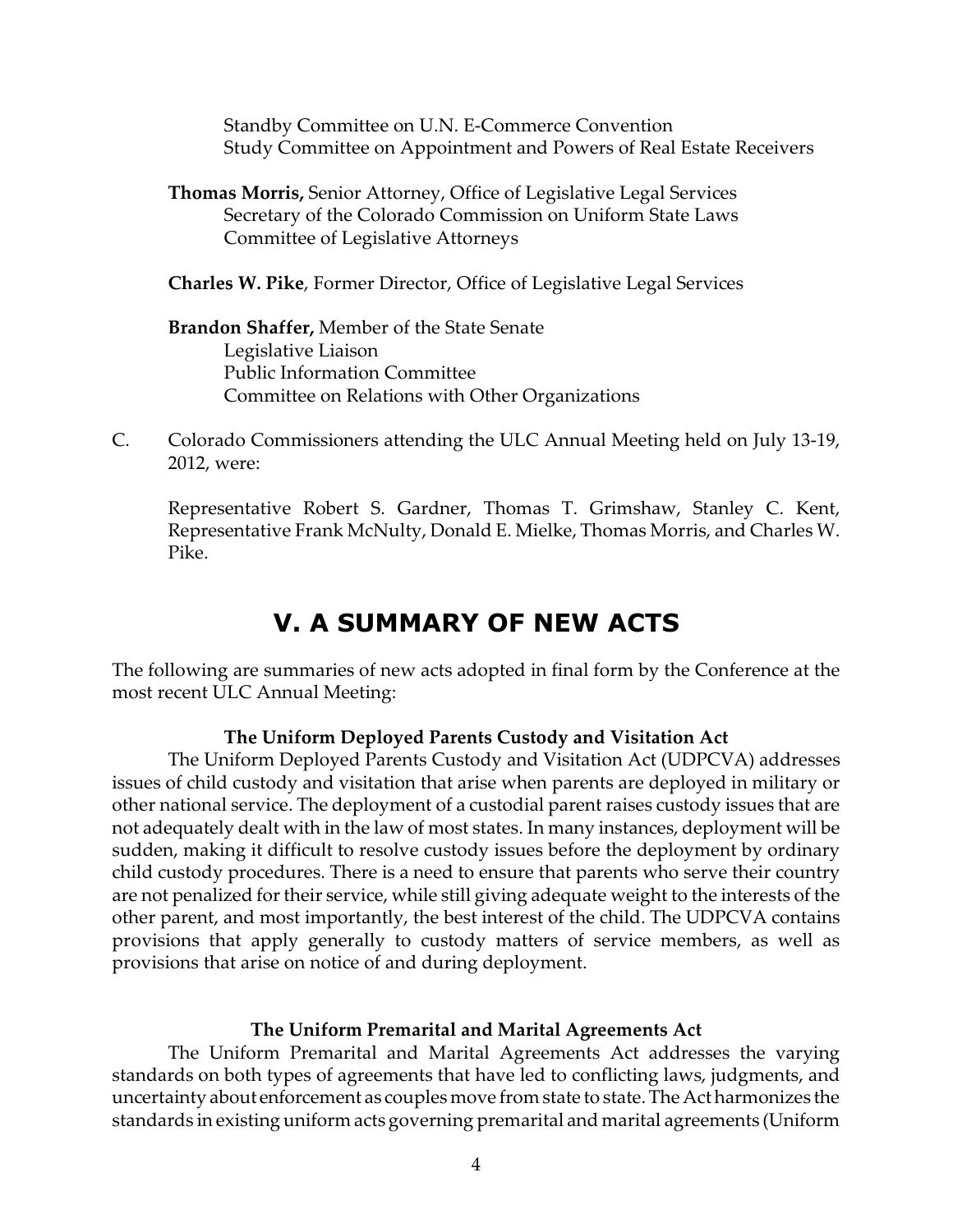Premarital Agreement Act, Uniform Marital Property Act, Uniform Probate Code, and Model Marriage and Divorce Act). The Act also addresses waivers of rights at death by agreement and requires explicit knowledge of other waivers. Waivers and unconscionability are also addressed with provisions relating to domestic violence.

#### **The Uniform Asset Freezing Orders Act**

The Uniform Asset Freezing Orders Act creates a uniform process for the issuance of asset freezing orders, which are in personam orders freezing the assets of a defendant in order to prevent a party from dissipating assets prior to judgment. An asset freezing order is, by its very nature, an extraordinary remedy with potentially significant impact on the debtor whose assets are frozen and on third-parties holding those assets. Accordingly, it is extremely important that there be rigorous standards which must be met before such an order can be issued, which the uniform act provides. Since asset freezing orders also impact non-parties, the uniform act sets out with specificity the obligations of non-parties. Lastly, the uniform act also contains a mechanism for recognition and enforcement of asset freezing orders issued by other states and from courts outside the United States.

#### **The Uniform Manufactured Housing Act**

The Uniform Manufactured Housing Act will allow owners of manufactured houses the option to classify manufactured homes as either real property or personal property. Although only a small percentage of manufactured homes are moved after being sited, the historic assumption is that the manufactured home is personal property – a remaining vestige of its ancestor, the travel trailer. As a result, 42 states issue a certificate of title for manufactured homes, as they do for cars. Though most of these states provide a statutory method by which a manufactured home can be reclassified as real property, the methods are cumbersome and often confusing. The act provides an efficient and effective method for having a manufactured home classified as real property at the time of the first retail sale, thereby obviating the need for a certificate of title, or at any other time. Classification of manufactured homes as real property should allow qualified buyers to obtain financing on more favorable terms. Retailers would be required to notify buyers of the classification option at the time of sale.

#### **The Uniform Choice of Court Agreements Convention Implementation Act**

The Uniform Choice of Court Agreements Convention Implementation Act was also approved at the ULC's annual meeting. This act will assist in the implementation and ratification of the Hague Convention on Choice of Court Agreements, and is meant to harmonize with federal implementing legislation.

### **VI. RECOMMENDATIONS FOR ENACTMENT AND FOR OTHER ACTION**

The Colorado Commissioners met with representatives of the Colorado Bar Association in December 2012 todiscussuniformacts and to consider recommendations that the Colorado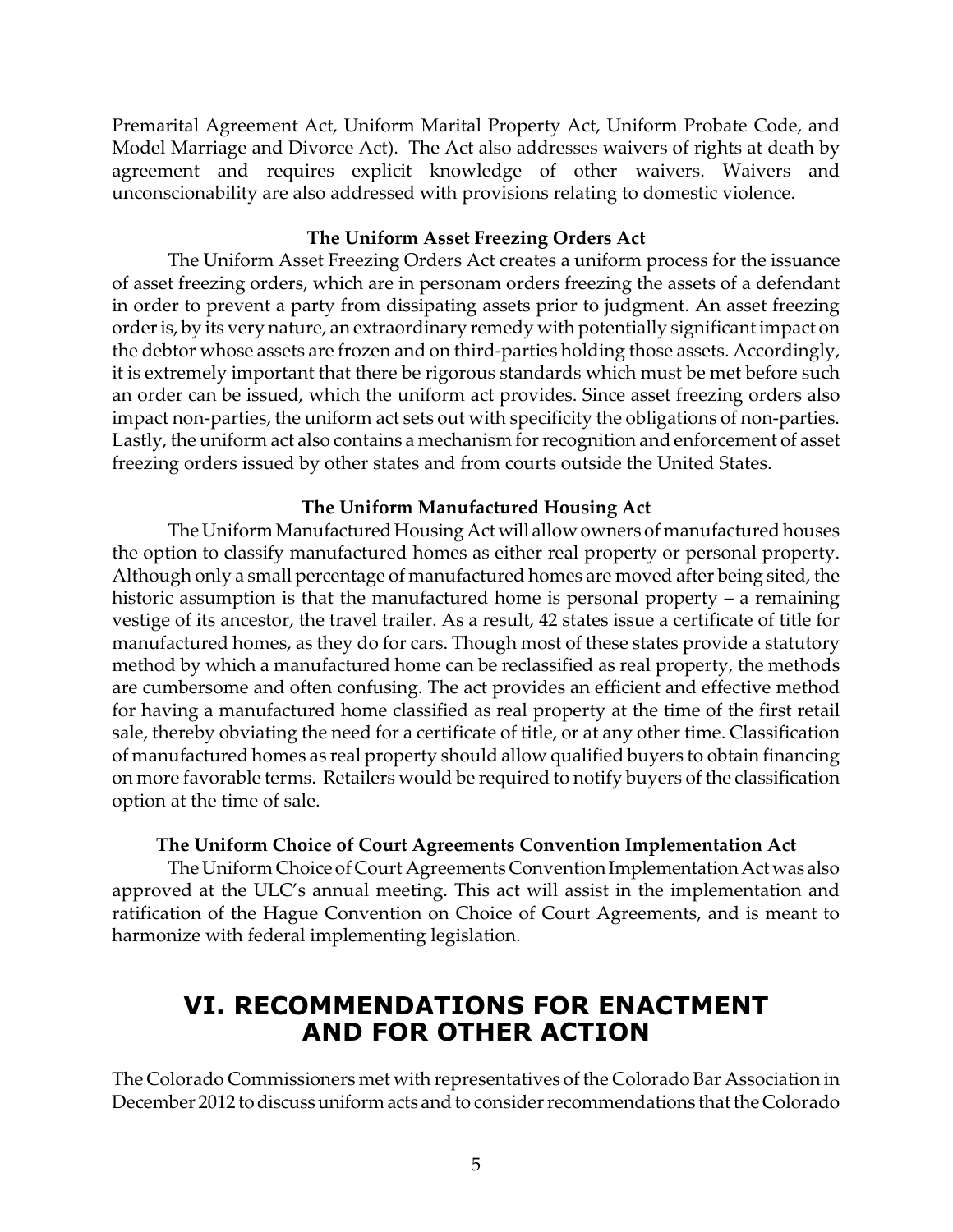Commissioners will make to the General Assembly. The Commissioners voted to begin drafting the following acts for introduction in the General Assembly's 2013 regular session: Uniform Asset Freezing Orders Act, Uniform Choice of Court Agreements Convention Implementation Act, Uniform Deployed Parents Custody and Visitation Act, Uniform Premarital and Marital Agreements Act, UCC Article 4A Amendments (2012), and the Real Property Electronic Recording Act.

# **VII. ENACTMENT RECORD, TO DATE**

Colorado has an enviable record for enacting Uniform Acts. One hundred and one individual acts have been adopted in Colorado. A complete listing of Uniform Acts adopted by Colorado is attached as Appendix A.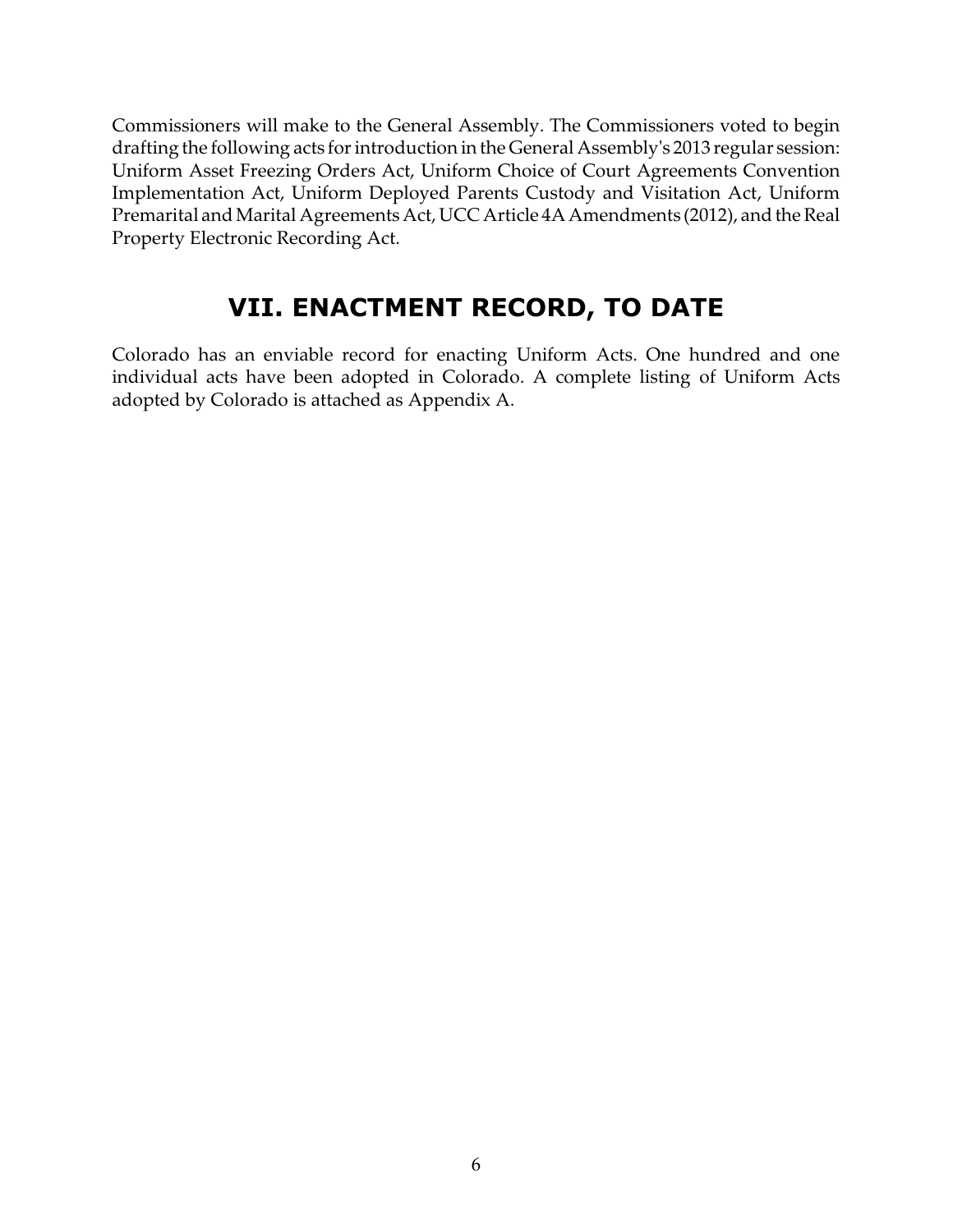### **APPENDIX A**

#### **Uniform Acts Adopted by Colorado with the Year That** *Colorado* **Adopted the Act Designated in Parenthesis.**

Act Regulating Traffic on Highways (1931) Act to Secure the Attendance of Witnesses From Without a State in Criminal Proceedings (1939) Adult Guardianship and Protective Proceedings Jurisdiction Act (2008) Alcoholism and Intoxication Treatment Act (1973) Anatomical Gift Act (1969) and (2007) Arbitration Act (1975) and (2004) Athlete Agents Act (2008) Certification of Questions of Law Act (1969) Child Abduction Prevention Act (2007) Child Custody Jurisdiction Act (1973) Commercial Code (1965) Commercial Code, Article 1 (2006) Commercial Code, Article 2A (1991) Commercial Code, Articles 3 & 4 (1994) Commercial Code, Article 4A (1990) Commercial Code, Article 5 (1996) Commercial Code, Article 6 Repeal (1991) Commercial Code, Article 7 (2006) Commercial Code, Article 8 (1985) Amendments) (1996) Commercial Code, Article 9 Amendments (1977) Commercial Code, Article 9 (2001) Commercial Code, Article 9 Amendments (2002) Commercial Code, Article 9 Amendments (2012) Common Interest Ownership Act (1991) Common Trust Fund Act (1947) Conflict of Law Limitations Act (1984) Consumer Credit Code (1971) Controlled Substances Act (1992) Contribution Among Tortfeasors Act, Revised 1955 (1977) Criminal Extradition Act (1953) Debt-Management Services Act (2007) Deceptive Trade Practices Act, Revised 1966 (1969) Declaratory Judgments Act (1923) Determination of Death Act (1981) Disclaimer of Property Interests Act (2011) Disposition of Community Property Rights at Death Act (1973) Division of Income for Tax Purposes Act (1968) Durable Power of Attorney Act (1973) Duties to Disabled Persons Act (1973) Electronic Legal Material Act (2012) Electronic Transactions Act (2002) Emergency Volunteer Health Practitioners Act (2007)

Enforcement of Foreign Judgments Act, Revised 1964 (1969) Estate Tax Apportionment Act (2011) Facsimile Signatures of Public Officials Act (1969) Federal Tax Lien Registration Act, Revised 1966 (1969) Fiduciaries Act (1923) Fraudulent Transfers (1991) Foreign Money Claims Act (1990) Foreign-country Money Judgments Recognition Act (2008) Gifts to Minors Act, Revised 1966 (1967) Insurers Liquidation Act (1955) Interstate Arbitration of Death Taxes Act (1953) Interstate Compromise of Death Taxes Act (1953) Interstate Depositions and Discovery Act (2008) Interstate Family Support Act (1993) (2003) Judicial Notice of Foreign Law Act (1967) Jury Selection and Service Act (1971) Limited Cooperative Associations Act (2011) Limited Partnership Act (1931) Limited Partnership Act, Revised 1976 (1981) Management of Institutional Funds Act (1973) Mandatory Disposition of Detainers Act (1969) Marriage and Divorce Act (1971) Military and Overseas Voters Act (2011) Motor Vehicle Operators' and Chauffeurs' License Act (1931) Motor Vehicle Registration Act (1931) Narcotic Drug Act (1935) Negotiable Instruments Law (1897) Nonprofit Association Act (1994) Parentage Act (1977) Partnership Act (1931) (1997) Photographic Copies of Business and Public Records as Evidence Act (1955) Power of Attorney Act (2009) Principal and Income Act (1955) and (2000) Principal and Income Act, Amendments (2009) Probate Code (1973) Probate Code, Amendments (1975) and (2009) Probate Code, Article II, (1994) Probate Code, Rule Against Perpetuities (1991) Probate Code, Article VI, Amendments (1990) Probate Code, Custodial Trust Act (1999) Probate Code, Guardianship & Protective Proceedings (2000) Prudent Investor Act (1995) Prudent Management of Institutional Funds Act (2008)